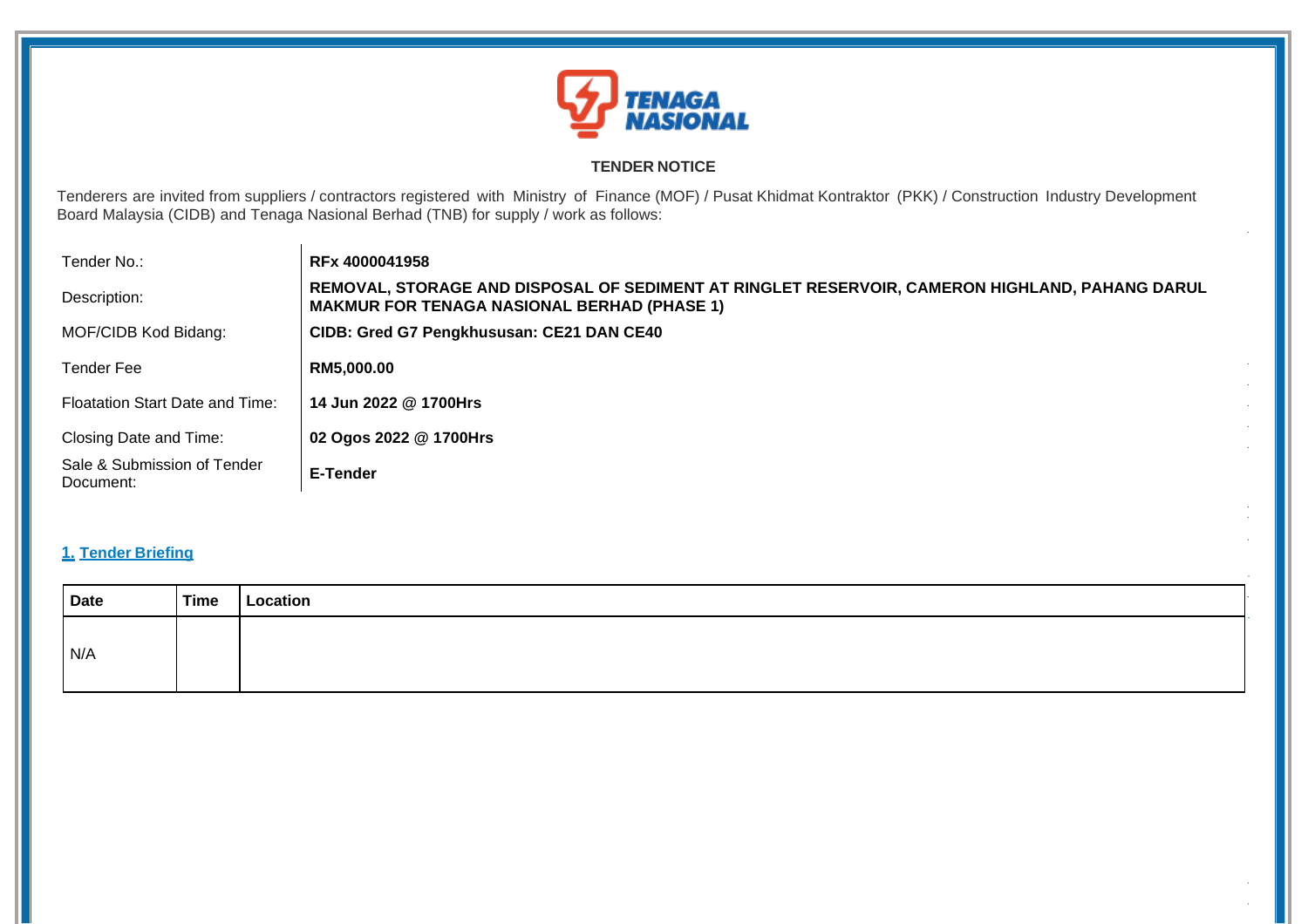## **2. Site Visit**

| Date                    | Time    | Location                                                                                                                                                                                                                                                                                                                                                                                                                                                                                                                                                                                                                                                                                                                                                                              |
|-------------------------|---------|---------------------------------------------------------------------------------------------------------------------------------------------------------------------------------------------------------------------------------------------------------------------------------------------------------------------------------------------------------------------------------------------------------------------------------------------------------------------------------------------------------------------------------------------------------------------------------------------------------------------------------------------------------------------------------------------------------------------------------------------------------------------------------------|
| 28 Jun 2022<br>(Selasa) | 1000Hrs | Tempat: Pejabat Penyelarasan Tapak Bina Projek Hidro Elektrik Ulu Jelai, Jalan BOH, Habu, 39000 Tanah Rata, Cameron<br>$\bullet$<br>Highlands, Pahang<br>Pegawai untuk dihubungi:<br>a) Mohamad Aiman Bin Che Hashim aiman.chehashim@tnb.com.my 016-380 7963<br>b) Mohamad Hasni bin Mohd Termuji @ Ahmad hasni.termuji@tnb.com.my 012-540 3755<br>Petender yang ingin menyertai tender ini, diwajibkan menghadiri taklimat tender dan lawatan tapak sepertimana tarikh, masa dan<br>tempat di atas.<br>Petender tidak dibenarkan untuk menyertai tender sekiranya tidak menghadirkan diri pada taklimat tender dan lawatan tapak ini.<br>Rekod kehadiran akan diambil.<br>Petender dikehendaki membawa salinan sijil TNB sebagai bukti mewakili syarikat yang akan menyertai tender. |

## **3. Contact info for General / Document Enquiries**

Nama: **Mohammed Bukhari bin Ismail / Mohd Zafrie Ikhmal Bin Abd Rahman**

Emel : [bukhari.ismail@tnb.com.my](mailto:bukhari.ismail@tnb.com.my) / [zafrie.ikhmal@tnb.com.my](mailto:zafrie.ikhmal@tnb.com.my)

No. Tel :

# **4. Contact info for Technical / Specification Enquiries**

Nama: **Mohamad Aiman Bin Che Hashim / Mohamad Hasni bin Mohd Termuji @ Ahmad**

Emel : [aiman.chehashim@tnb.com.my](mailto:aiman.chehashim@tnb.com.my) / [hasni.termuji@tnb.com.my](mailto:hasni.termuji@tnb.com.my) No. Tel :